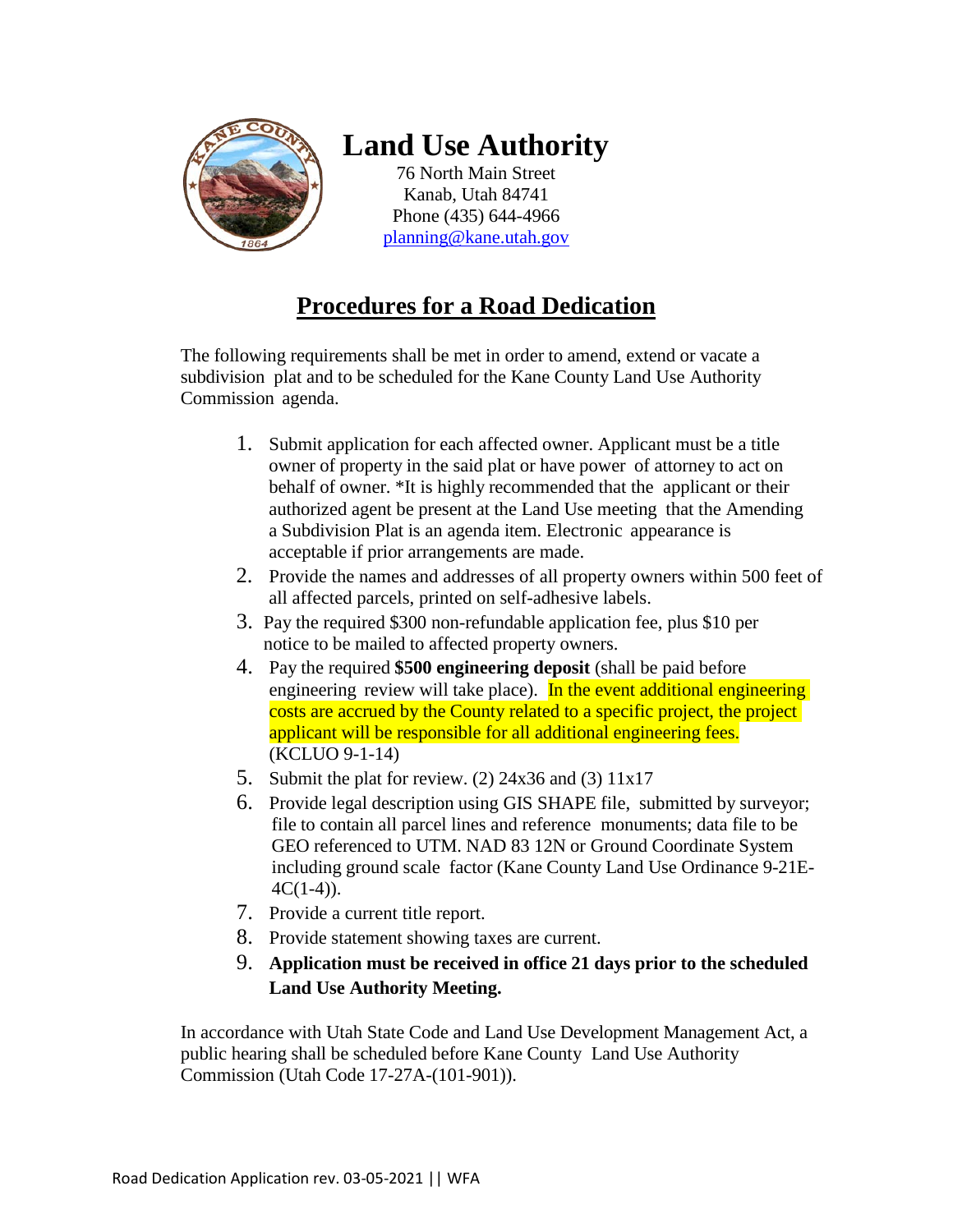# **Road Dedication Plat-Drawing Requirements**

- 1. Boundary bearings and distances data outside boundary
- 2. Curve data: radius, angle, long chord bearing and distance length
- 3. All streets to be named, approved through the Recorder's office
- 4. Bearings and distances of all streets
- 5. Adjacent streets shown and dimensioned
- 6. Adjacent fences shown
- 7. All easements to be labeled and dimensioned; all easements to be abandoned
- 8. All land with boundaries to be accounted for
- 9. All dimensions to be to 0.01' and 0'000'00
- 10. Name of subdivision and parcel numbers
- 11. North arrow
- 12. Basis of bearing
- 13. Name and address of owners of record
- 14. Legal description of road
- 15. Township, range, section and quarter section
- 16. Graphic scale
- 17. Required monuments
- 18. County Surveyor's signature block
- 19. County Attorney's signature block
- 20. Land Use Authority's signature block
- 21. County Commission's signature block
- 22. County Roads/GIS Signature block
- 23. Signature(s) of owner(s) (notarized) block
- 24. County Recorder's recording block
- 25. Lender's signature block or "Consent to Plat" form
- 26. Surveyor's Certificate

\*Please submit (2) 24" by 36", plat maps and (3) 11" by 17" plat maps along with your application.

### **\*Incomplete applications will be returned.**

**\*Application must be received in office 21 days prior to the scheduled Land Use Authority Meeting.**

**\*Fee is non-refundable after engineer's review.**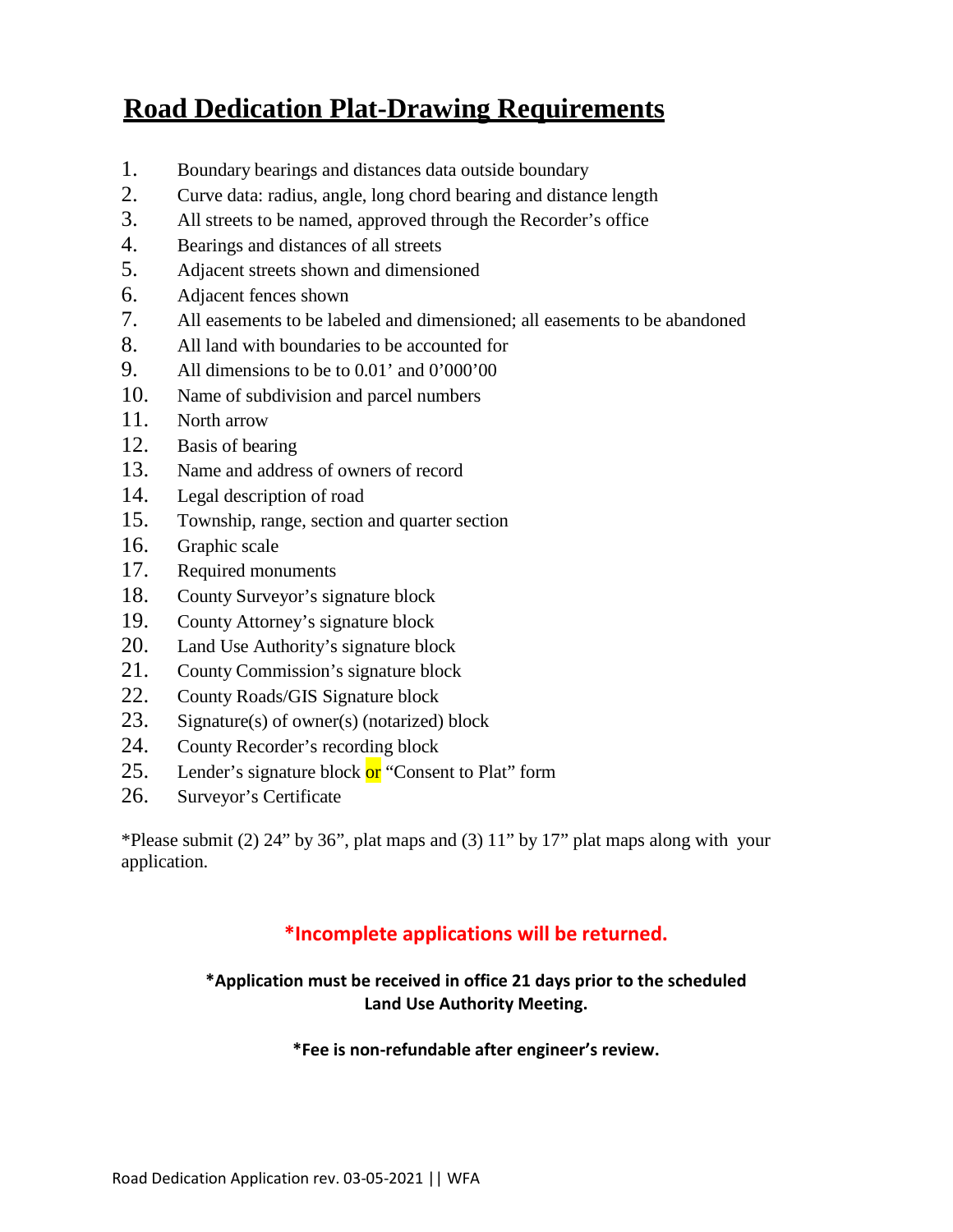

# **Kane County Land Use Authority**

76 North Main Street, Kanab, Utah 84741 (435) 644-4966 or (435) 644-4964 planning@kanab.utah.gov

# **ROAD DEDICATION Application Fee \$300 + \$10 per notice mailed to neighboring property owners Engineering Deposit \$500**

|                                                                                                                                                                | Date:                              |      |
|----------------------------------------------------------------------------------------------------------------------------------------------------------------|------------------------------------|------|
|                                                                                                                                                                |                                    |      |
|                                                                                                                                                                |                                    |      |
|                                                                                                                                                                |                                    |      |
|                                                                                                                                                                |                                    |      |
|                                                                                                                                                                |                                    |      |
|                                                                                                                                                                |                                    |      |
| I certify that the proposed subdivision plat will conform to the Kane County Subdivision Ordinance<br>and that no changes will be made without prior approval. |                                    |      |
| Signature of Property Owner Date                                                                                                                               | <b>Signature of Property Owner</b> | Date |
| <b>Land Use Action:</b>                                                                                                                                        |                                    |      |
| $\Box$ Approve<br>$\Box$ Deny                                                                                                                                  |                                    |      |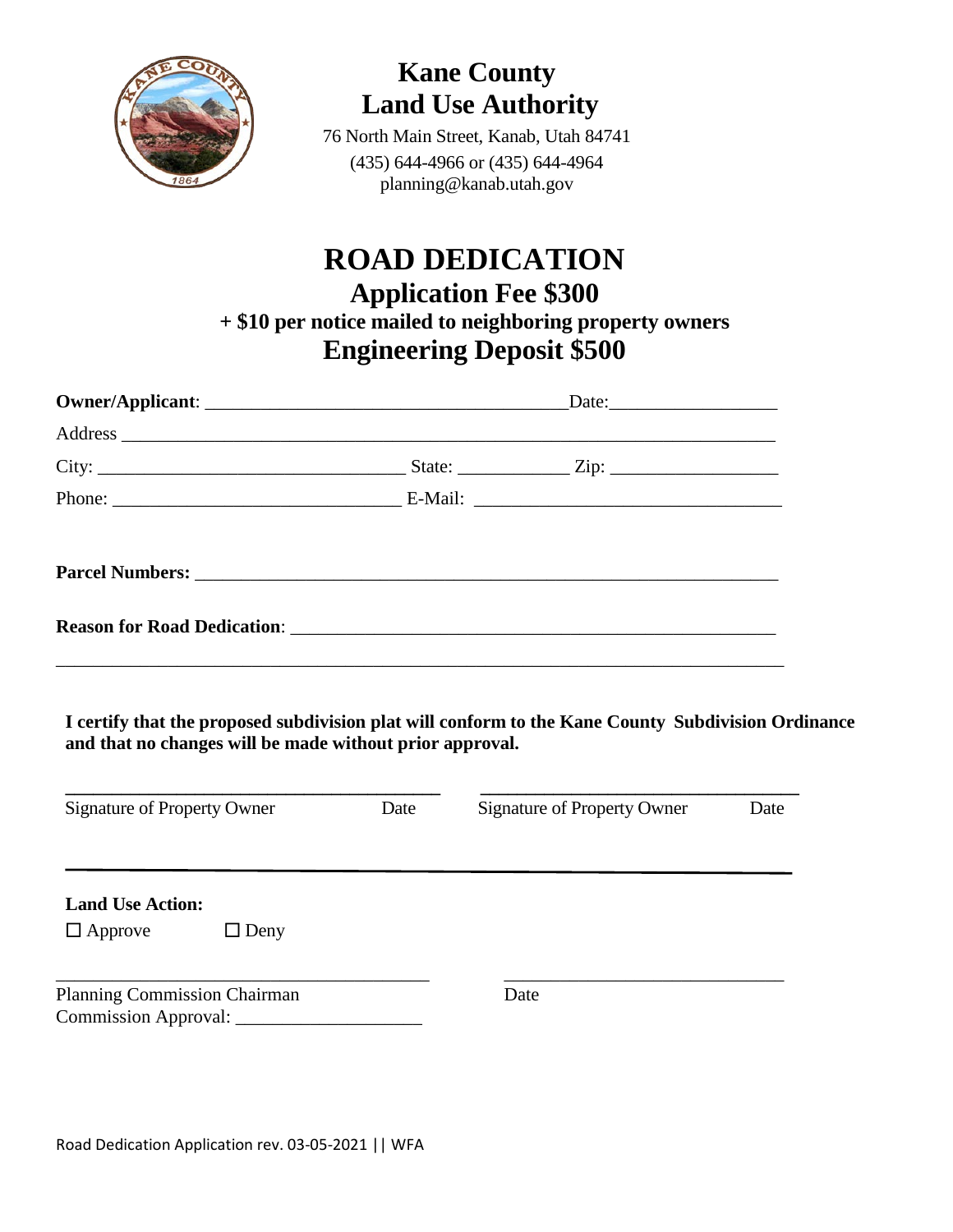### **LIEN HOLDER STATEMENT**

| Phone: The contract of the contract of the contract of the contract of the contract of the contract of the contract of the contract of the contract of the contract of the contract of the contract of the contract of the con |                                                     |  |
|--------------------------------------------------------------------------------------------------------------------------------------------------------------------------------------------------------------------------------|-----------------------------------------------------|--|
| Parcel #:                                                                                                                                                                                                                      | Location and Legal description of Subdivision Plat: |  |

\_\_\_\_\_\_\_\_\_\_\_\_\_\_\_\_\_\_\_\_\_\_\_\_\_\_\_\_\_\_\_\_\_\_ \_\_\_\_\_\_\_\_\_\_\_\_\_\_\_\_\_\_\_\_\_\_\_\_\_\_\_\_\_\_\_\_\_\_\_\_

### **\*IF PROPERTY IS OWNED FREE & CLEAR, PLEASE SIGN BELOW:**

The above lots are owned by the above; free & clear.

Signature of Owner/Trustee Signature of Owner/Trustee

## **OR**

## **\*IF PROPERTY IS FINANCED OR A LIEN EXISTS, PLEASE COMPLETE THE FOLLOWING AND SUBMIT A COMPLETED LENDER'S CONSENT AND DEDICATION FORM:**

| LIEN HOLDER/LENDER: |        |        |      |  |
|---------------------|--------|--------|------|--|
| Address:            |        |        |      |  |
| City:               |        | State: | Zip: |  |
| Phone:              | Email: |        |      |  |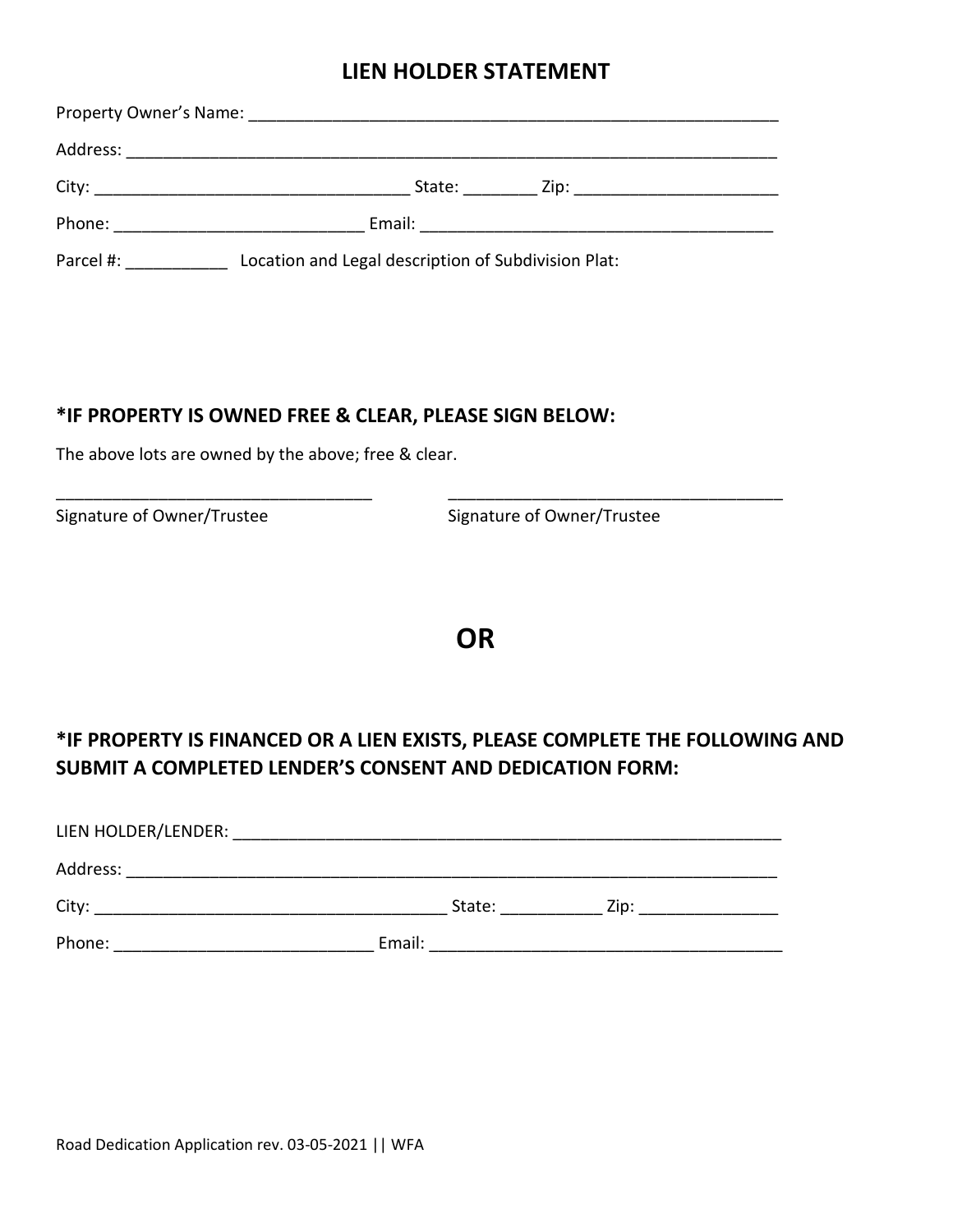## **LENDER'S CONSENT AND DEDICATION**

### **LENDER'S ACKNOWLEDGMENT**

\_\_\_\_\_\_\_\_\_\_\_\_\_\_\_\_\_\_\_\_\_\_\_\_\_\_\_\_\_\_\_\_\_\_\_\_\_\_\_, hereby consents to the recordation of the

subdivision plat of \_\_\_\_\_\_\_\_\_\_\_\_\_\_\_\_\_\_\_\_\_\_\_\_\_\_\_\_\_\_\_, Parcel #: \_\_\_\_\_\_\_\_\_\_\_.

The property described on said subdivision plat of & affected by this Consent to record & Dedication is situated in Kane County, Utah, described as follows:

Lender's Signature

\_\_\_\_\_\_\_\_\_\_\_\_\_\_\_\_\_\_\_\_\_\_\_\_\_\_\_\_\_\_\_

#### **NOTARY STATEMENT**

On this \_\_\_\_ day of \_\_\_\_\_\_\_\_\_\_\_\_\_\_\_, 20\_\_\_\_, personally appeared before me,

(Name)\_\_\_\_\_\_\_\_\_\_\_\_\_\_\_\_\_\_\_\_\_\_\_\_\_\_\_\_\_\_\_\_\_\_\_, the signer of the within instrument, who

duly acknowledged before me that he/she is the (Title)\_\_\_\_\_\_\_\_\_\_\_\_\_\_\_\_\_\_\_\_\_\_\_\_ of (Financial

Institution) \_\_\_\_\_\_\_\_\_\_\_\_\_\_\_\_\_\_\_\_\_\_\_\_\_\_\_\_\_\_\_\_\_\_\_\_\_\_, the corporation that executed the

above instrument & was signed in behalf of said corporation by authority of its by-laws, and acknowledged to me that said corporation executed the same.

Notary Public

My Commission Expires: \_\_\_\_\_\_\_\_\_\_\_\_\_\_\_\_ Notary Public residing at City: \_\_\_\_\_\_\_\_\_\_\_\_\_\_\_\_\_\_\_\_\_\_\_State: \_\_\_\_\_\_\_\_\_\_\_\_\_\_County: \_\_\_\_\_\_\_\_\_\_\_\_\_\_\_\_

Road Dedication Application rev. 03-05-2021 || WFA

\_\_\_\_\_\_\_\_\_\_\_\_\_\_\_\_\_\_\_\_\_\_\_\_\_\_\_\_\_\_\_\_\_\_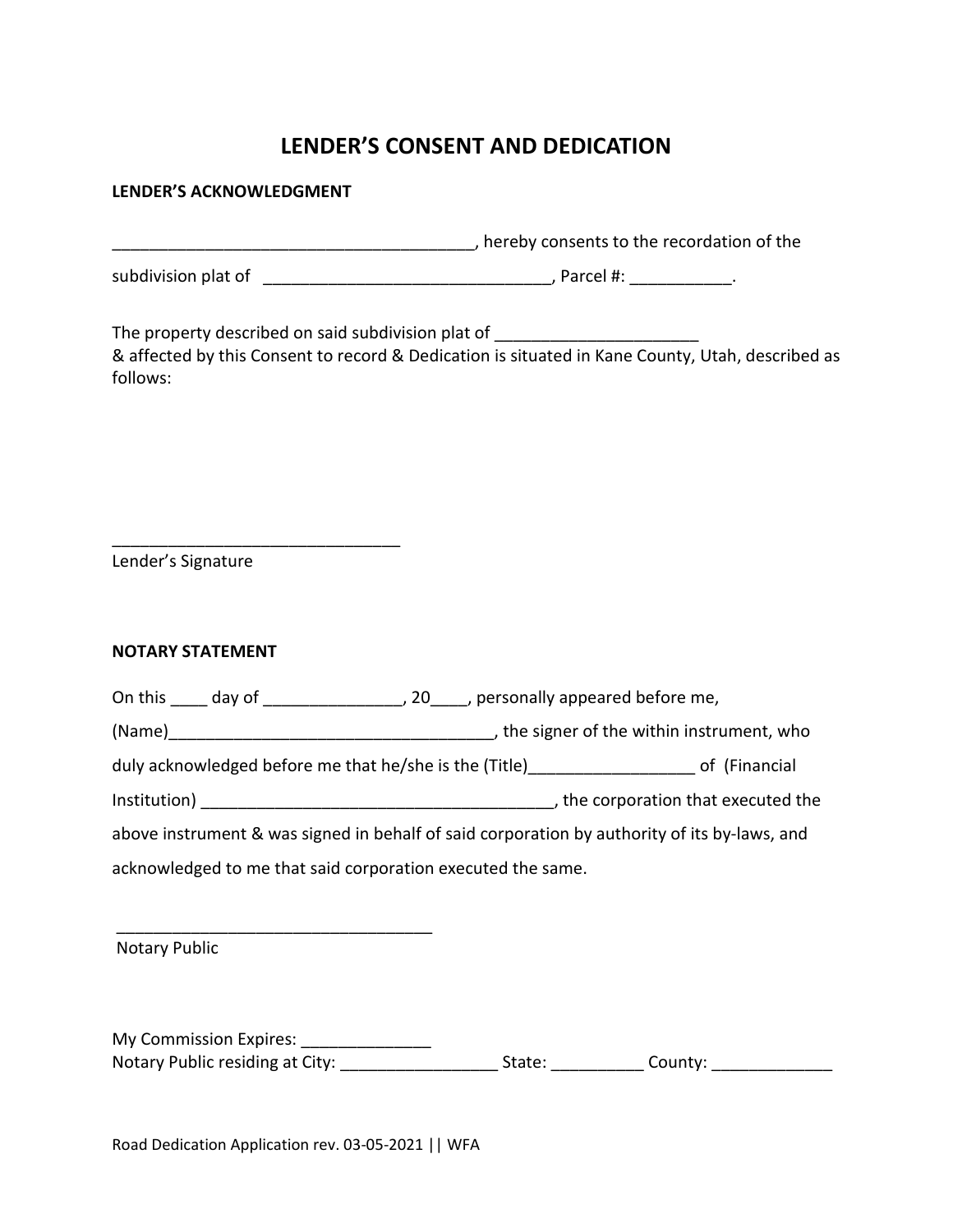

**Kane County Land Use Authority** 76 North Main Street, Kanab, Utah 84741 (435) 644-4966 [planning@kane.utah.gov](mailto:planning@kane.utah.gov)

# **ROAD DEDICATION**

**ROAD DEPARTMENT APPROVAL**

(Applicant -Please fill out the top portion of this form.)

|                                                                                                                                                                                                                                | Date: |  |
|--------------------------------------------------------------------------------------------------------------------------------------------------------------------------------------------------------------------------------|-------|--|
|                                                                                                                                                                                                                                |       |  |
|                                                                                                                                                                                                                                |       |  |
|                                                                                                                                                                                                                                |       |  |
|                                                                                                                                                                                                                                |       |  |
| Parcel or Lots affected: Note and Separate and Separate and Separate and Separate and Separate and Separate and Separate and Separate and Separate and Separate and Separate and Separate and Separate and Separate and Separa |       |  |

## **I HAVE REVIEWED THE ATTACHED PLAT AND MAKE THE FOLLOWING RECOMMENDATIONS:**

- **Approve with county maintenance**
- **Approve with county maintenance after it is brought up to county standards and passes inspection from road department**

**\_\_\_\_\_\_\_\_\_\_\_\_\_\_\_\_\_\_\_\_\_\_\_\_\_\_\_\_\_\_\_\_\_\_\_\_\_\_\_\_\_\_\_\_\_\_\_\_\_\_\_\_\_\_\_\_\_\_\_\_\_\_\_\_\_\_\_\_\_**

- **Approve without county maintenance**
- **Do not recommend approval because**

Signature: \_\_\_\_\_\_\_\_\_\_\_\_\_\_\_\_\_\_\_\_\_\_\_\_\_\_\_\_\_\_\_\_\_\_\_\_\_\_\_\_\_ Date: \_\_\_\_\_\_\_\_\_\_\_\_\_\_\_\_\_\_\_\_\_\_

Bert Harris, Kane County Roads Department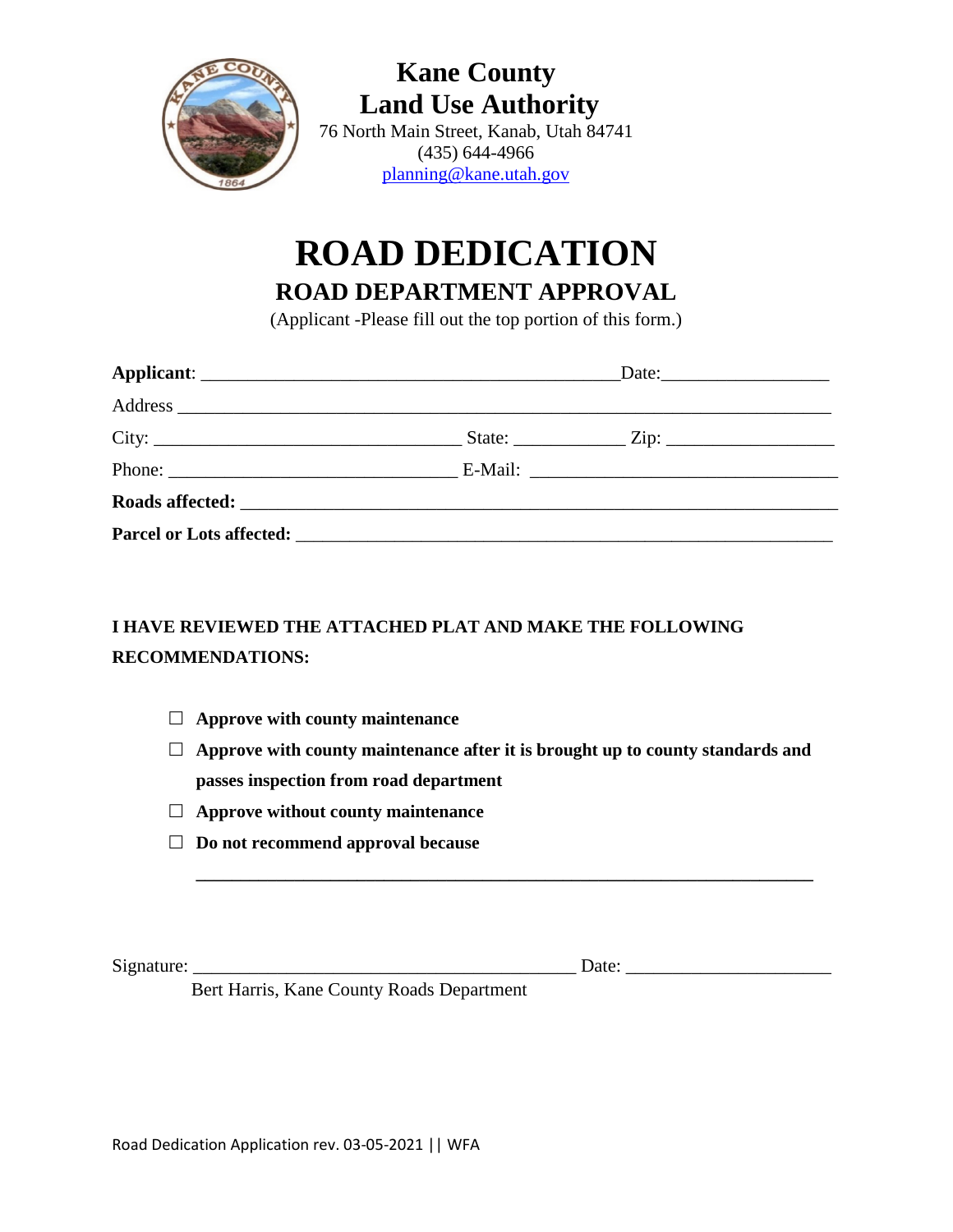# **ARTICLE F. DEDICATION AND ACCEPTAN[CE](https://www.sterlingcodifiers.com/codebook/getBookData.php?section_id=1317844&keywords=%22road%20dedication%22#84043) OF STREETS AND PUBLIC IMPROVEMENTS**

# **9-21F-1: DEDICATION OF SUBDIVISION ROADS:**

The subdivider shall dedicate the streets, easements and other public improvements to Kane County at the time the final plat is approved and recorded by the County. The subdivider shall notify the County in writing that all improvements are completed, at which time the Kane County Engineer will perform a final inspection of the roads. The dedication shall be deemed an offer by the subdivider which shall be irrevocable until one year after all of the improvements are completed. The County may, at its option, accept the offer of dedication only if it finds that the subdivider has constructed, installed and maintained the public improvements required by this chapter and that the improvements comply with the minimum standards and requirements of this chapter and the "Kane County Standard Specifications and Drawing Details for Design and Construction" at the time of acceptance. (Ord. 2013-10, 11-4-2013, eff. 11-19-2013)

# **9-21F-2: TIMELINESS FOR ACTING ON ACCEPTANCE:**

Unless the Kane County Land Use Authority Administrator extends the time for making a decision as to whether or not Kane County will accept dedicated public improvements, the dedication may be acted upon within one year following the completion of the public improvements in accordance with the "Kane County Standard Specifications and Drawing Details for Design and Construction", but in no event shall such approval occur without the approval of the Kane County Engineer. In the event the Kane County Engineer does not approve the dedicated public improvements, the subdivider shall be so advised in writing and of the reason for the nonapproval. (Ord. 2013-10, 11-4-2013, eff. 11-19-2013)

### **9-21F-3: DED[ICA](https://www.sterlingcodifiers.com/codebook/getBookData.php?section_id=1317844&keywords=%22road%20dedication%22#1317844)TION OF NONSUBDIVISION RIGHTS-OF-WAY AND ROADWAYS:**

The Kane County Commission, on recommendation from the Kane County Land Use Authority, may accept Master Transportation Plans for areas in Kane County. Once a Master Transportation Plan is in place for an area the property owner(s) within the Master Transportation Plan area may dedicate the planned road(s) to Kane County. Kane County Land Use Authority and Kane County Commission may accept the dedicated roads by the recording of a road dedication plat. (Ord. O-2019-2, 1-14-2019

### **9-21F-4: REQUIRED RIGHT-OF-WAY AND ROADWAY WIDTHS:**

Rights-of-way/roadways that are dedicated will be dedicated to the required width of the Master Transportation Plan. If the right-of-way/roadway is planned to be centered on the boundary line between two (2) properties, both property owners will be required to dedicate their respective half of the right-of-way/roadway for the right-of-way/roadway to be accepted. If both of the property owners do not agree to the dedication, one of the property owners may dedicate the right-of-way/roadway wholly on their property. The rights-of-way/roadway will be required to be dedicated to provide continuity with adjacent dedicated rights-of-way/roadway.

Notwithstanding this provision, or any other provisions to the contrary in this title, upon application for subdivision or any plat amendment, the County may accept dedication, or may require dedication, of any existing road that is currently listed as a Class B or D road on the official records of the County Road or GIS Department, regardless of the condition or width of the road. (Ord. O-2019-2, 1-14-2019)

Road Dedication Application rev. 03-05-2021 || WFA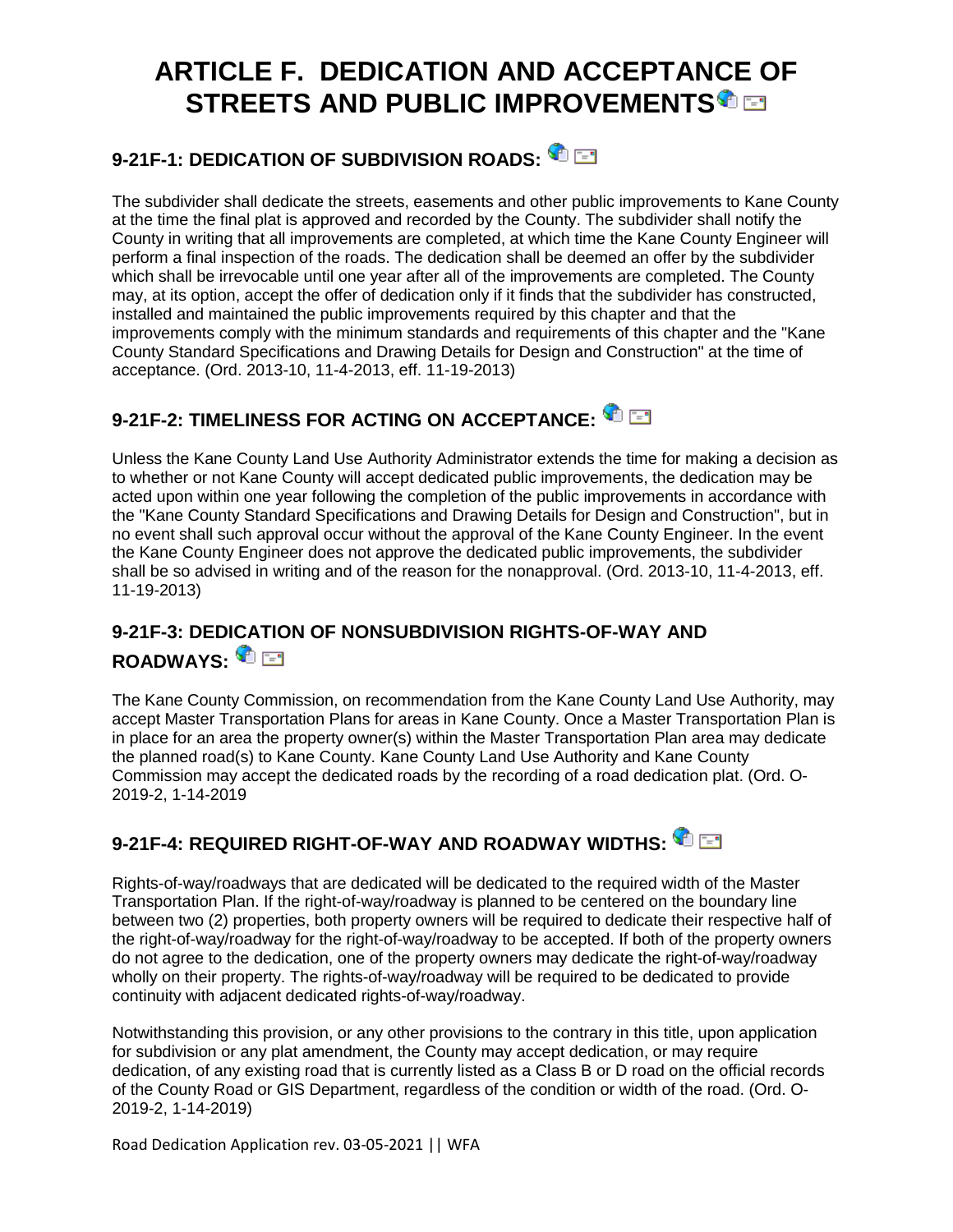# **9-21F-5: ROADWAYS DIVIDING A PARCEL:**

When an action initiated by the County for a dedicated roadway which roadway is deeded and accepted by the County, extends through a parcel, dividing said parcel into two (2) or more portions, the owner of the parcel may apply for a division of the parcel, without having to comply with the requirements of this chapter; and if the resulting divided parcel is smaller than required by this title, the parcel shall remain in that zone as a smaller non-conforming parcel. (Ord. O-2018-1, 1-12-2018)

## **9-21F-6: RIGHT-OF-WAY AND ROADWAY IMPROVEMENTS:**

Dedicated rights-of-way/roadways not located within a platted subdivision do not have to be improved at the time of dedication. A dedicated right-of-way/roadway will be required to be improved to the standards set forth by the Utah Wildland Urban Interface Code (current edition) prior to a building permit being issued to any parcel required to be served by an all weather surface right-ofway/roadway. The right-of-way/roadway will have to be improved to a minimum twenty eight feet (28') wide improved all weather travel surface, prior to a second building permit being issued on a parcel being served by the right-of-way/roadway. The owner will be required to submit all invoices associated with the cost of building the road to the County. Any building permits issued within ten (10) years of the date of completion of improvements of the right-of-way/roadway will require the property owner to pay a proportionate share of the road construction cost to the property owner who paid the original cost of improvements. The road will be required to be asphalted prior to a development of five (5) acre density, or less, being approved or prior to a building permit being issued which will cause the average daily traffic (ADT) to be above four hundred (400) trips per day or then current standard for very low volume local road as defined by the American Association of State Highway and Transportation Officials (AASHTO) standards. The improvements may be completed with the development construction. (Ord. O-2019-2, 1-14-2019)

| <b>Land Uses</b>                                | <b>Units</b>                 | Daily (Weekday)<br><b>Average Rate</b> |
|-------------------------------------------------|------------------------------|----------------------------------------|
| Single family home                              | Dwelling units               | 9.52                                   |
| Apartment                                       | Dwelling units               | 6.65                                   |
| Lodging/hotel                                   | Dwelling units               | 8.92                                   |
| Retail/shopping center                          | 1,000 square feet            | Non-linear rate                        |
| General office building                         | 1,000 square feet            | 11.03                                  |
| Superstore                                      | 1,000 square feet            | 50.75                                  |
| Gasoline/service station                        | Vehicle fueling<br>positions | 168.56                                 |
| Fast-food restaurant with drive-<br>thru window | 1,000 square feet            | 496.12                                 |
| Restaurant (sit-down)                           | 1,000 square feet            | 127.15                                 |
| Industrial/general light                        | 1,000 square feet            | 6.97                                   |

#### AVERAGE DAILY TRAFFIC USAGE TABLE